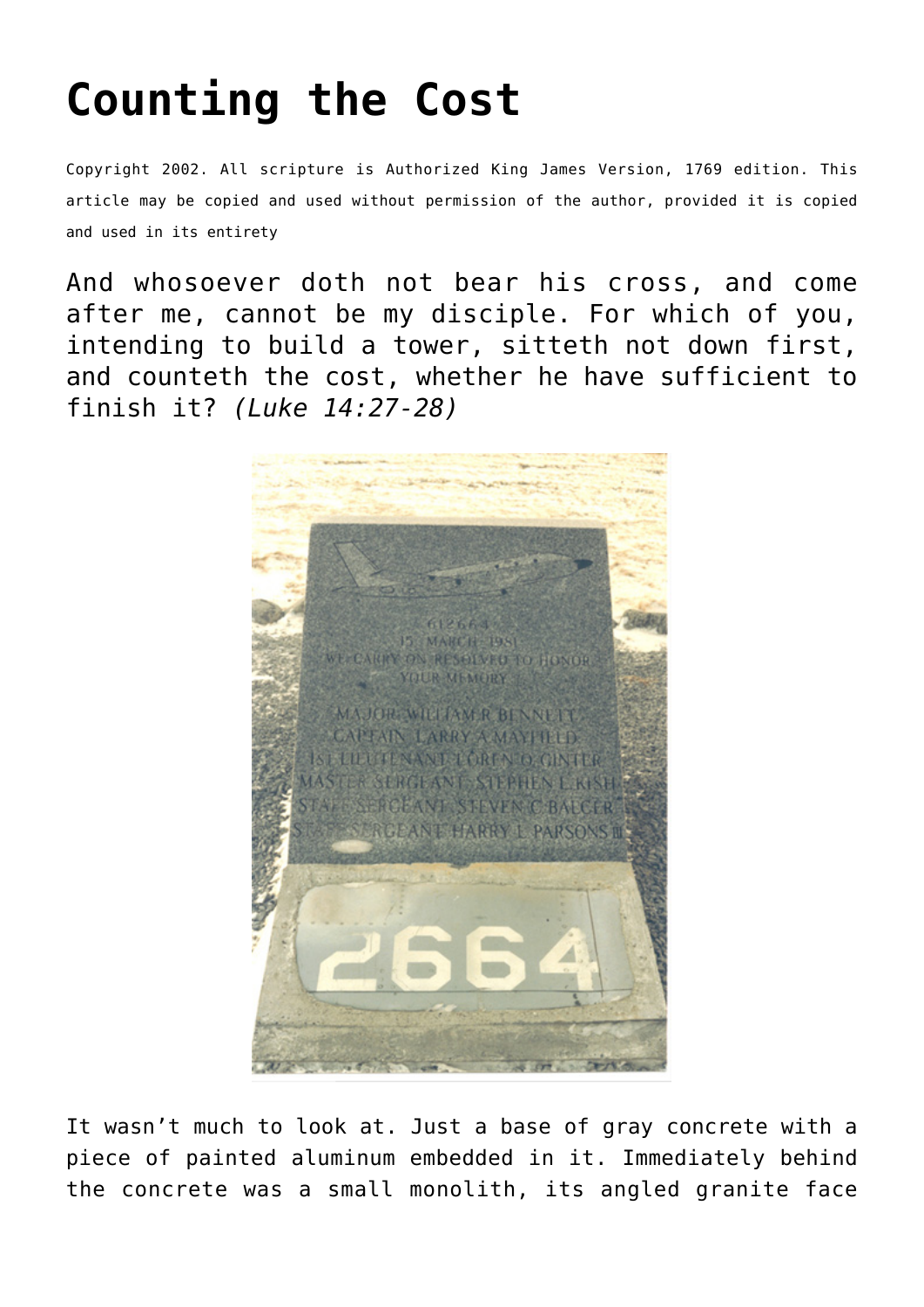simply engraved. It bore a small statement of fact, an engraved aircraft, and six names. Unless you knew the history, you would not understand the significance of the memorial. From a distance it really wasn't what you would think of as a way to remember. In fact, unless you purposely paid attention, you could easily miss it, even though it was not far from the entrance of Hanger 2.

When I saw it, I knew the significance of the memorial, having read about the incident some years before. The piece of painted aluminum was the patch of skin from the nose of the aircraft where the last four of the serial number is painted. The engraving was of an RC-135S, a Cobra Ball. The names were of the crew members that died that final, fatal flight:

*Maj. William R. Bennett, Capt. Larry A. Mayfield, 1st Lt. Loren O. Ginter, MSgt. Stephen L. Kish, SSgt. Steven C. Balcer, SSgt. Harry L. Parsons III.*

The statement of fact expressed the dedication of the members of the 24<sup>th</sup> Strategic Reconnaissance Squadron, and the 6985<sup>th</sup> Electronic Security Squadron to carry on the assigned mission until ordered otherwise — despite the cost.

The site of the memorial is a strange place. Situated where the Northern Pacific Ocean and the Bering Sea meet, it is a place closer to Tokyo, Japan than to Anchorage, the leading city of the state to which the island belongs. The place is Shemya, Alaska. A tiny, windswept, cold, almost barren island 30 miles from the end of the Aleutian Island chain. To the North and West is Siberia. To the East, hundreds of miles away, is the Alaskan mainland. To the South, thousands of miles of open ocean. The only persons that inhabit this island are the military, and the civil service assigned here. Perhaps in their tour of duty, they might see the sun twice, such is the weather. But the RC-135S and its mission are the reason why they are here.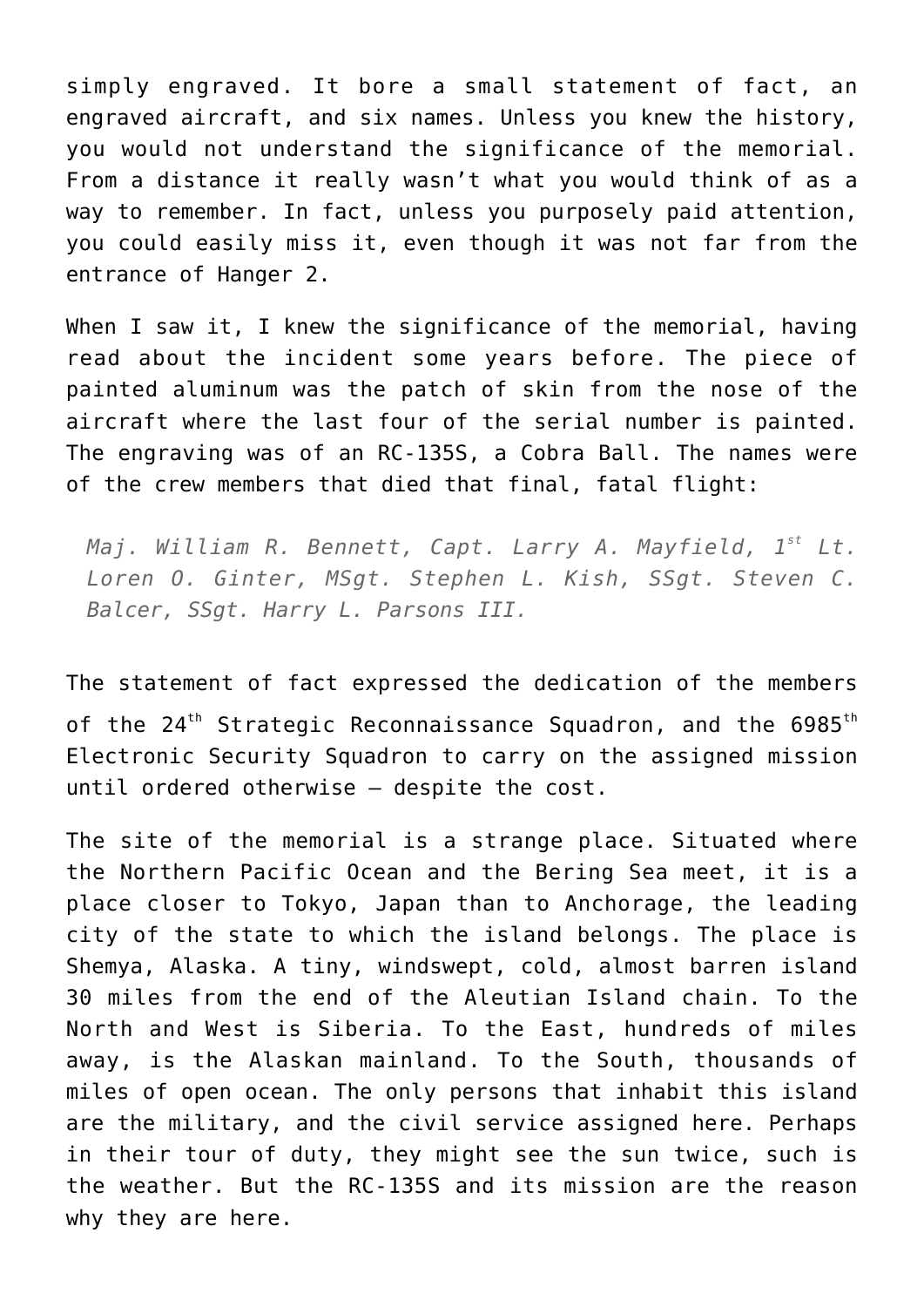Strategic Air Command placed great demands upon its members, especially those of its reconnaissance wings. The reason such demands were required was clear to the senior officers and NCO's of the command: If the United States were to be secure from enemy attack, constant vigilance was required. The mission of the RC-135S,  $24<sup>th</sup>$  SRS and the 6985<sup>th</sup> ESS were at the forefront of the battle for determining the capability of the Soviet Strategic Missile forces. Without regard to weather, time of day, or day of the year, if the Soviets acted, the Cobra Ball and its crew watched, often for 20 to 24 hours at a time. Only leaving their aerial station when relieved, or all activity on the other side ceased. It was as much a war of nerves and dogged determination as it was anything else.

On 15 March 1981, aircraft 61-2664 was returning to Shemya from Eielson AFB in Fairbanks. Having spent the previous night in Amber Hall, (named for a Rivet Amber aircraft that was lost over the Bering Sea in 1969) they had waited for favorable weather. When they left Eielson the weather was marginally acceptable, but in the four hours it took to arrive at Shemya, the weather at Shemya had become treacherous. Usually Shemya's weather was bad by normal standards, only it was more so this night. Fog, rain, snow and driving winds of 45 to 50 knots are common. The Cobra Ball crews are specifically trained and qualified to handle just such weather. However, this night had become exceedingly difficult: The crosswinds blew sleet and snow reducing visibility to nothing. As one report put it, they were now below minimum safe landing conditions. As they began the final mile to touchdown on the runway they descended in utter darkness unable to determine exactly where they were. Suddenly they found themselves low and off the runway. In an attempt to regain alignment the pilot began to turn the aircraft. At 2:30 A.M., Cobra Ball 61-2664's right wing impacted the ground. In the subsequent crash, six of the twenty-four crewmembers were killed. In the battle for the Cold War, six more casualties were added to the list.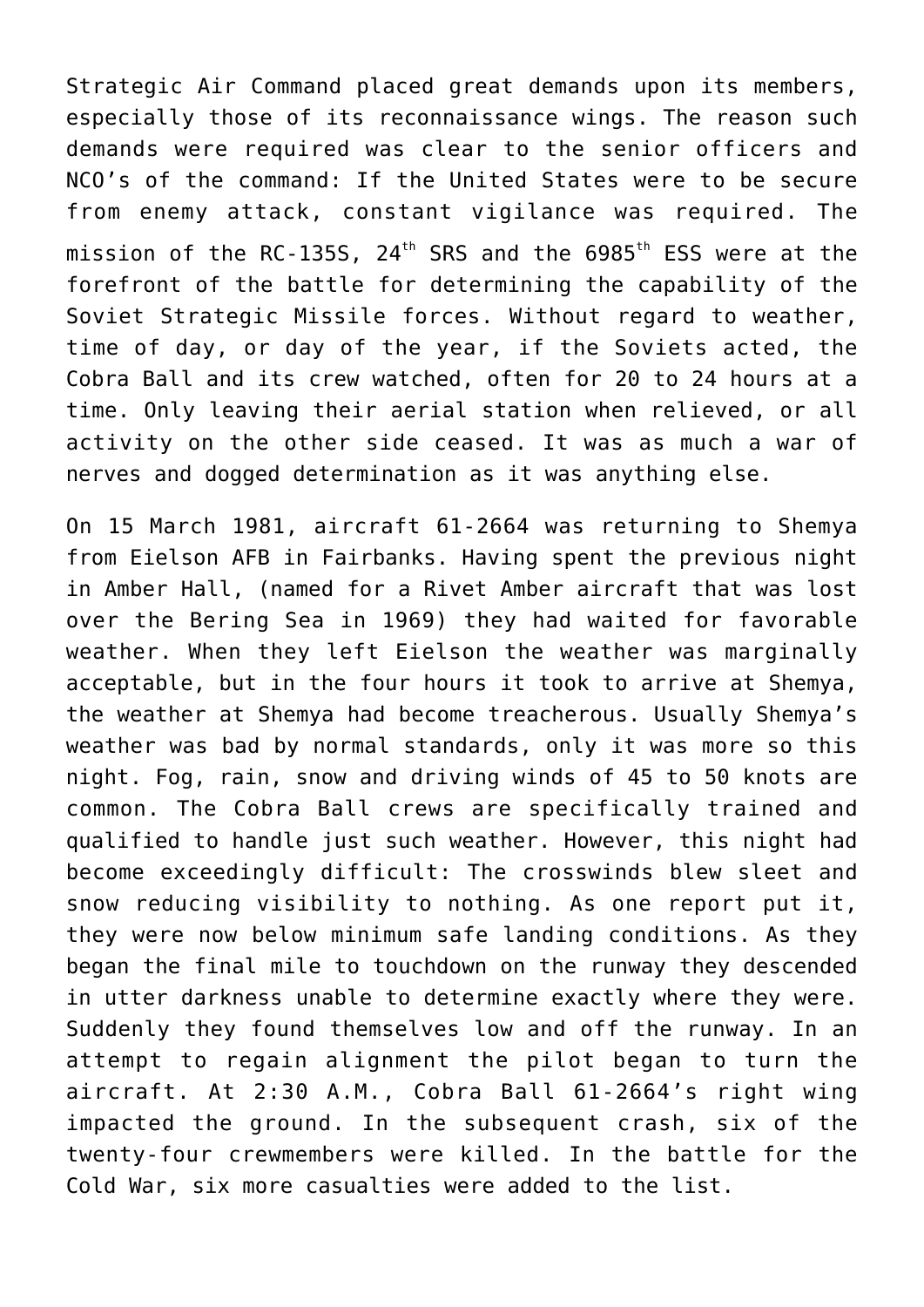I know that there are some who will say "This has nothing to do with me, why do you even bring it up?" Why do I have to know about an airplane that crashed over twenty years ago?

The answers are somewhat hard to express. We live in the present, established on the past, and are building something for the future. Do we know what we received from the past? How precious is that which we have received from the past? What do we choose to remember from the past? Or is it that we have become so wrapped up in our present that we have no care and concern for those things handed down by those who came before us?

What does it matter, the price paid for us to have the truth? If we have no connection with the past, it will not matter to us the memorials that are left for us. Those memorials are supposed to cause us to remember something — to have a connection with the events of the past. In that way they become real to us, those events of the past gain significance to us. Otherwise, they are just so many fairy tales, having no more weight in our minds than the fantasy story of Peter Pan.

For the  $24^{th}$  SRS, and  $6985^{th}$  ESS the loss of 61-2664 and 6 crew was not fantasy – it was, and is, reality. Even today, the memorial having been moved to Offutt AFB, Nebraska when the mission ended in 1994, the crash of 61-2664 has significance, and is real to those personnel assigned to strategic reconnaissance at Offutt. It is part of their history, their heritage. It is part of the definition of who they are.

Even so, the sacrifice of our Baptist brethren should be part of who we are. We did not come into this truth of God in a vacuum. We did not learn of the salvation that is by grace through faith because it was spoken out of thin air one day. No, someone passed this revelation of God's grace on to us, just as it was passed to them — by someone before them. How did they come to know? Yet again, someone before them brought the true message of God's grace. How did we get the word of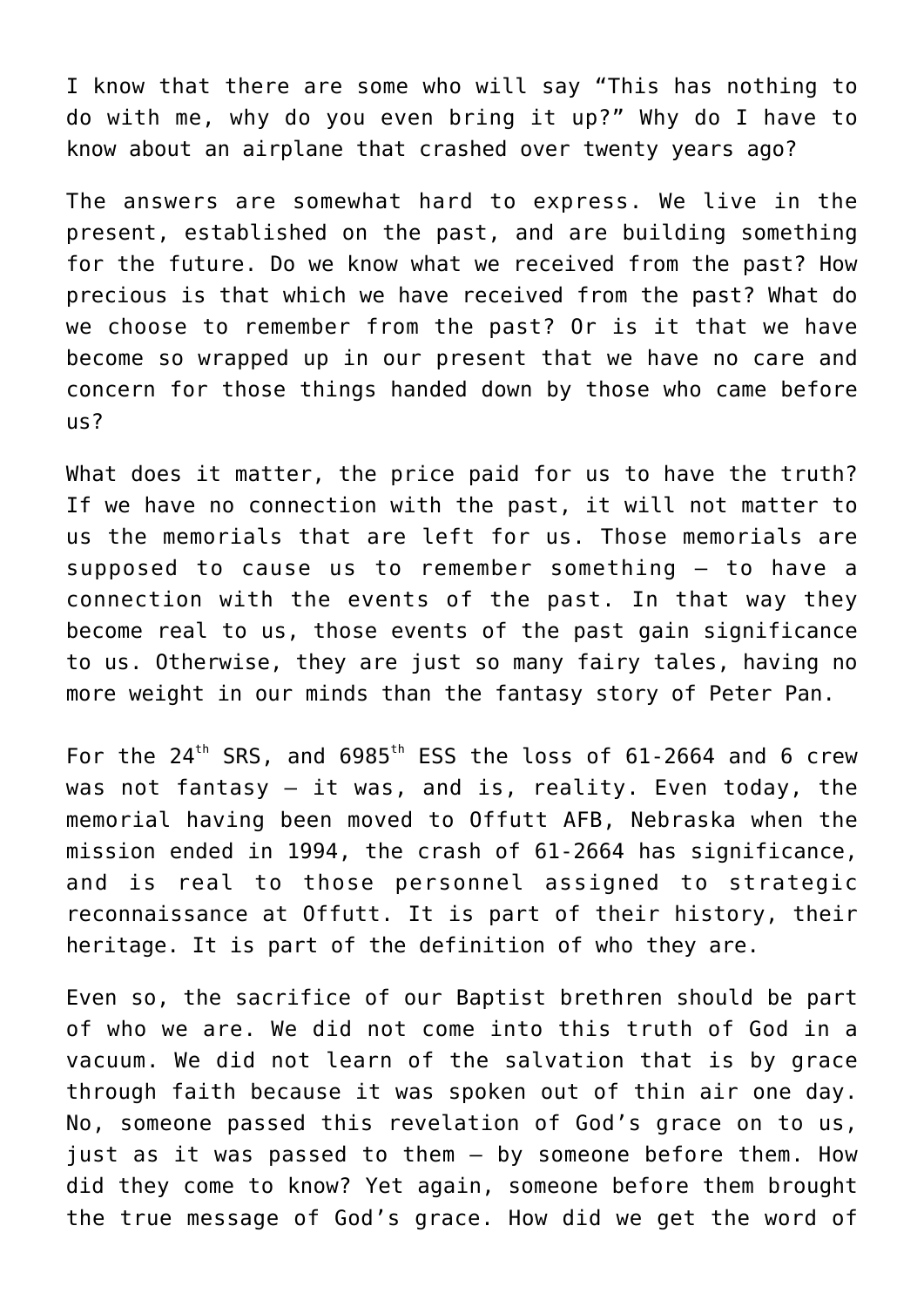God: The Scriptures? Some church held fast the truth of the whole counsel of God, and its people were determined they would not let it slip. And yet, another church before it did the same — and another church before that one — all the way back to Jerusalem.

All along the way, brethren paid the price for that truth. Their memorials are written more in heaven, remembered by the Lord they served, than in the world. The world would like for us to forget they ever existed, and tries mightily to make us forget. Unless we make a direct and conscious effort to learn of our brethren that suffered to deliver unto us this truth of the Lord and His Kingdom, we will never know what price was paid for us to have the blessing of salvation. Instead we, like most of the people around us, would be bound for an eternity in Hell.

As I look at the picture I took of that memorial at Shemya, I am struck by the thought that the men who died that night, could have elected to be somewhere else. They could have chosen a different path. They could have still served their country — in a different unit, far away from this difficult island, and its attendant mission. No, they could have let someone else do it. Someone else could have missed their family for weeks at a time. Someone else could have risked their life to gather that information. They could have complained "Why do I have to do it." You know, they didn't do any of those things. They accepted the risks, the separation from their families, and they did not complain. You just don't do that kind of mission without volunteering. They knew up front what they were getting into — and accepted it.

Because of their unwavering dedication and devotion to duty, the occasion of their death moved subsequent members of those units involved in the Cobra Ball mission to declare:

## WE CARRY ON RESOLVED TO HONOR YOUR MEMORY